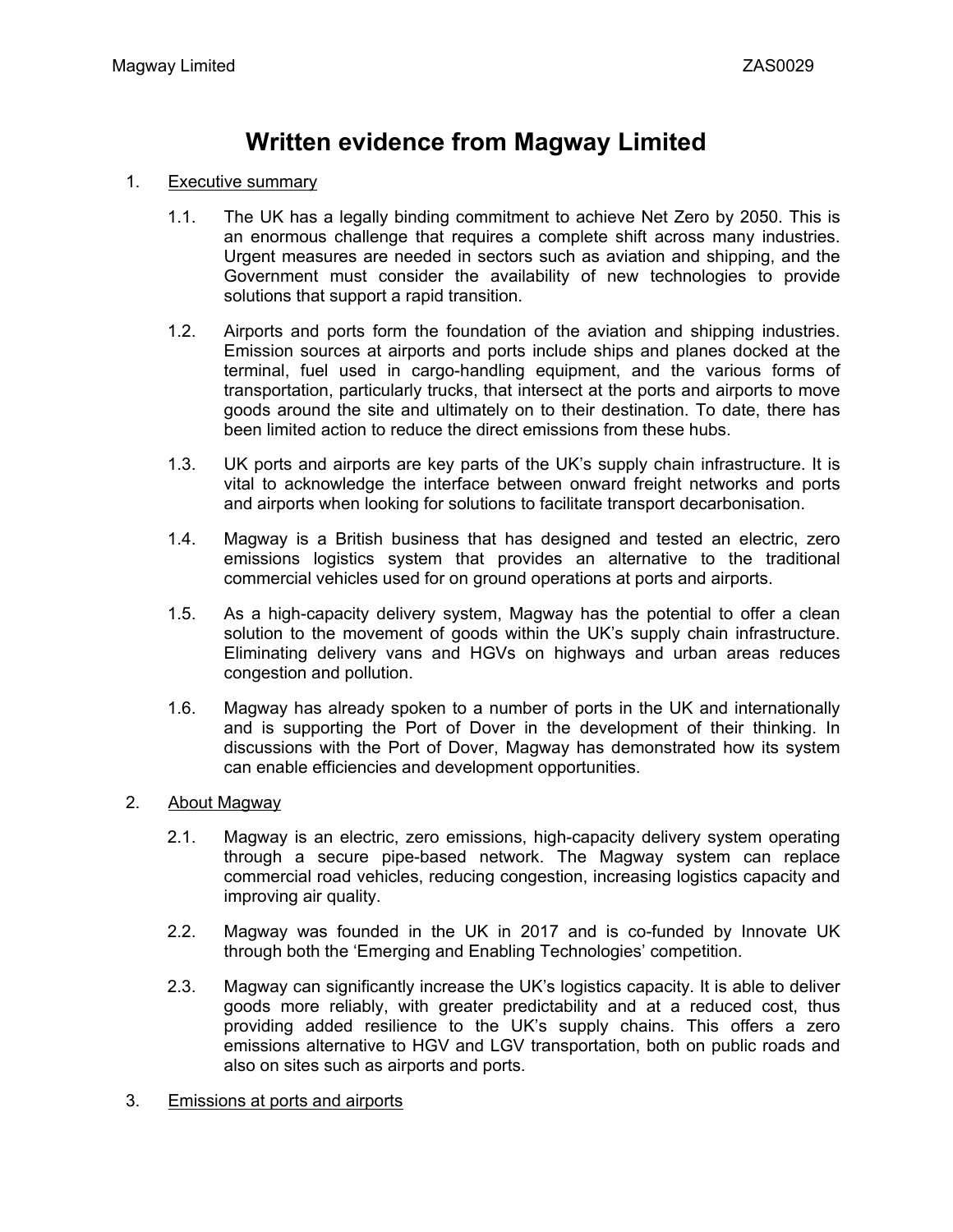- 3.1. Ports' and airports' emissions represent a small but material share of emissions from the aviation and shipping sectors and therefore have a part to play in decarbonising these sectors. As major interconnection points in their respective transport networks and as logistic hubs, airports and ports have great potential to contribute to the transition towards net zero aviation and shipping.
- 3.2. While the discussion around decarbonising the aviation and shipping sectors has, to date, focussed on improvements in vessel and fleet efficiency and the use of zero-carbon fuels, limited action has been taken to reduce the direct emissions from airports and ports, which ignores the critical role ground operations have to play in decarbonising the aviation and shipping sectors.
- 3.3. Emission sources from operations within an airport or port's boundaries currently include ships and planes docked at the terminal, fuel used in cargo-handling equipment, and the various forms of transportation, particularly HGVs and vans, that intersect at the ports and airports to move goods around the site and ultimately to their destination.
- 3.4. Operations at the Port of London Authority alone generate some 2,000 tonnes of carbon every year. Petrol and diesel vehicles transferring cargo around the site account for a portion of these emissions.
- 3.5. Moving goods around the UK is the backbone of the economy and ports and airports are, and will continue to be, a crucial part of the UK's supply chain infrastructure and the key link between different modes of freight transport.
- 3.6. The expected growth in world trade driven by changing consumer demand towards home delivery and e-commerce will inevitably lead to growth in global sea and air freight, meaning more cargo will be handled in ports and airports. This cargo will then be transported onwards, a process which currently relies on polluting commercial vehicles. 23.5% of the UK's CO2 is emitted directly from road transport, of which a third is from commercial vehicles.
- 3.7. To be able to cope with this future growth, the quality and capacity of transport systems between airports and ports and the rest of the UK's supply chain should be high. The challenge will be to accommodate this increased transport volume while minimising or eliminating the environmental footprint of the transport.
- 3.8. The solution for reducing the emissions of activities at ports and airports cannot focus on fleet efficiency alone. Solutions also lie in engaging new methods and technologies to improve ground operations. This could involve zero emission versions of existing technologies such as electric vehicles for the transportation of goods. Additionally, entirely new and imaginative solutions should be considered to support ports and airports in their move towards net zero emissions.

## 4. Magway's Technology

4.1. Magway's system is electric, zero emission and can be powered using renewable energy, thus offering significant scope to reduce the CO2 emissions generated by commercial vehicles currently relied upon by on ground port and airport operations and the UK's wider supply chain.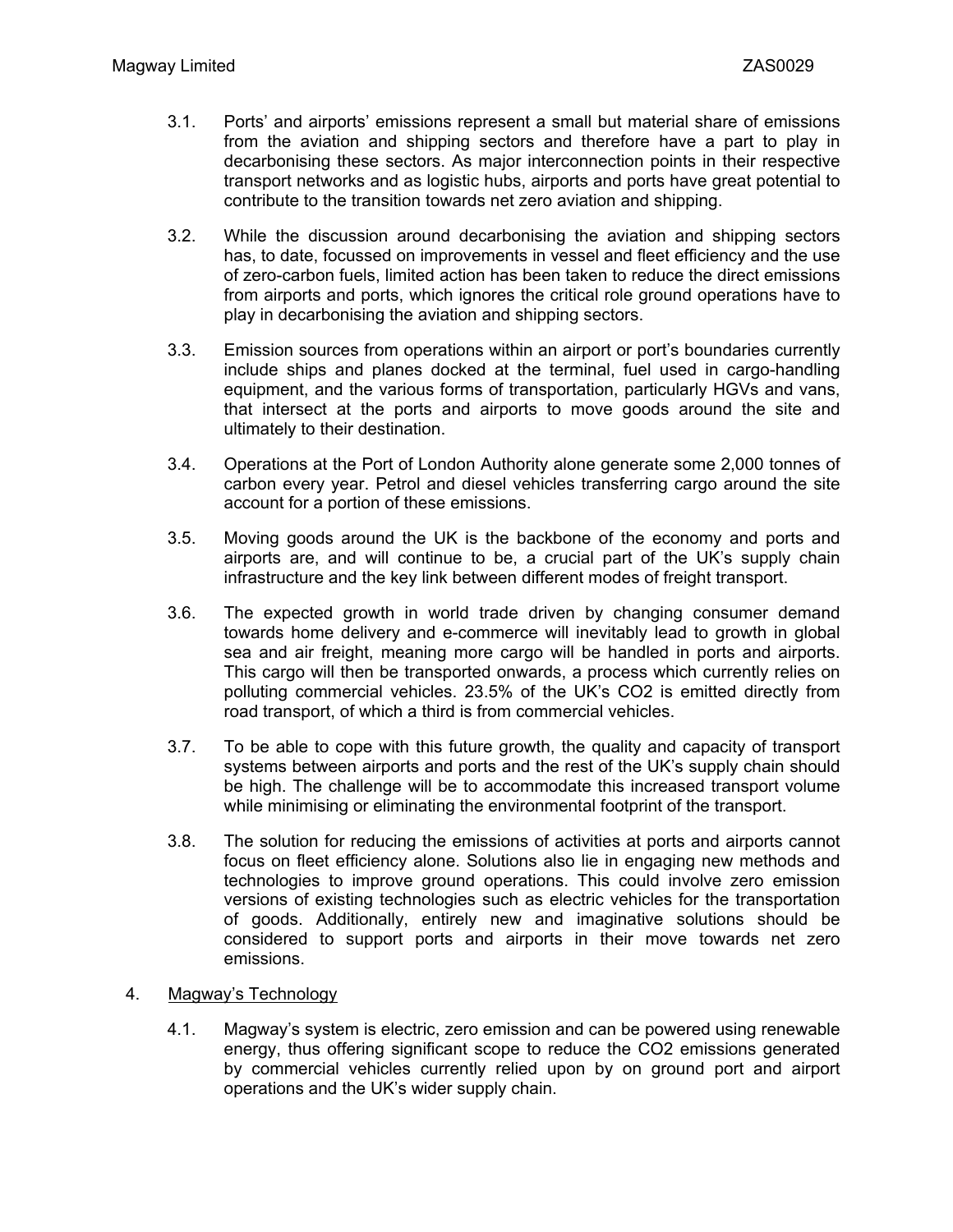- 4.2. Using electric powered linear synchronous motor and control technology mounted on a single track, totes carrying freight are moved at high speeds of up to 54km/hr through a secure and unobtrusive network of overground or underground utility pipes which are one meter in diameter. These networks could connect shipping terminals, distribution centres, airports and urban areas.
- 4.3. Within an airport's or port's boundaries, Magway can aid the automation of breaking down bulk deliveries for the individual routing of goods and automated reassembly of load at a destination. On top of this, the system supports a distributed manufacturing capability by ensuring certain and proven delivery of goods.
- 4.4. Magway's high capacity delivery system is able to dispatch an HGV worth of goods every thirty seconds and a single system has the capacity equivalent to 40,000 HGV journeys a week. This relieves capacity pressure on our roads by replacing the polluting vehicles with an automated and discrete system away from view.
- 4.5. Therefore Magway provides the opportunity not only to expand the UK's supply chain capacity, but also contribute to the low carbon backbone of operations at ports and airports.
- 4.6. Magway has already commenced conversations with a number of ports in the UK and internationally about the benefits of the system as well as with technology providers who enable warehouse automation. Magway is currently supporting the Port of Dover in the development of their thinking.
- 4.7. Similarly, Magway has engaged Royal Mail in conversations on parcel delivery and has confirmed that the system is suitable for transporting the majority of Royal Mail parcels. Royal Mail currently handles over half of the UK's international parcel volume, amounting to over 200 million parcels that move through Heathrow Airport each year.
- 4.8. Magway has been generating revenue from its first commercial contract since the end of Q1 2021 and is on track to commence installation of a commercial system on the client site in 2022.

#### 5. Next steps

- 5.1. The aviation and shipping industries contribute significantly to the UK's greenhouse gas emissions. Up until now, the conversation around decarbonising these sectors has largely focused on the role of alternative fuels for aircrafts and ships.
- 5.2. It is essential that we do not miss the opportunity to decarbonise on ground operations at ports and airports, which are and will continue to be, a key link between different modes of freight transport. These hubs are uniquely positioned to help facilitate and drive forward wider transport decarbonisation in the aviation and shipping sectors.
- 5.3. The Government is due to publish its Net Zero Strategy ahead of COP26, outlining short and mid-term, sector-specific decarbonisation targets aligned with the long-term Net Zero goal. When assessing decarbonisation in the shipping